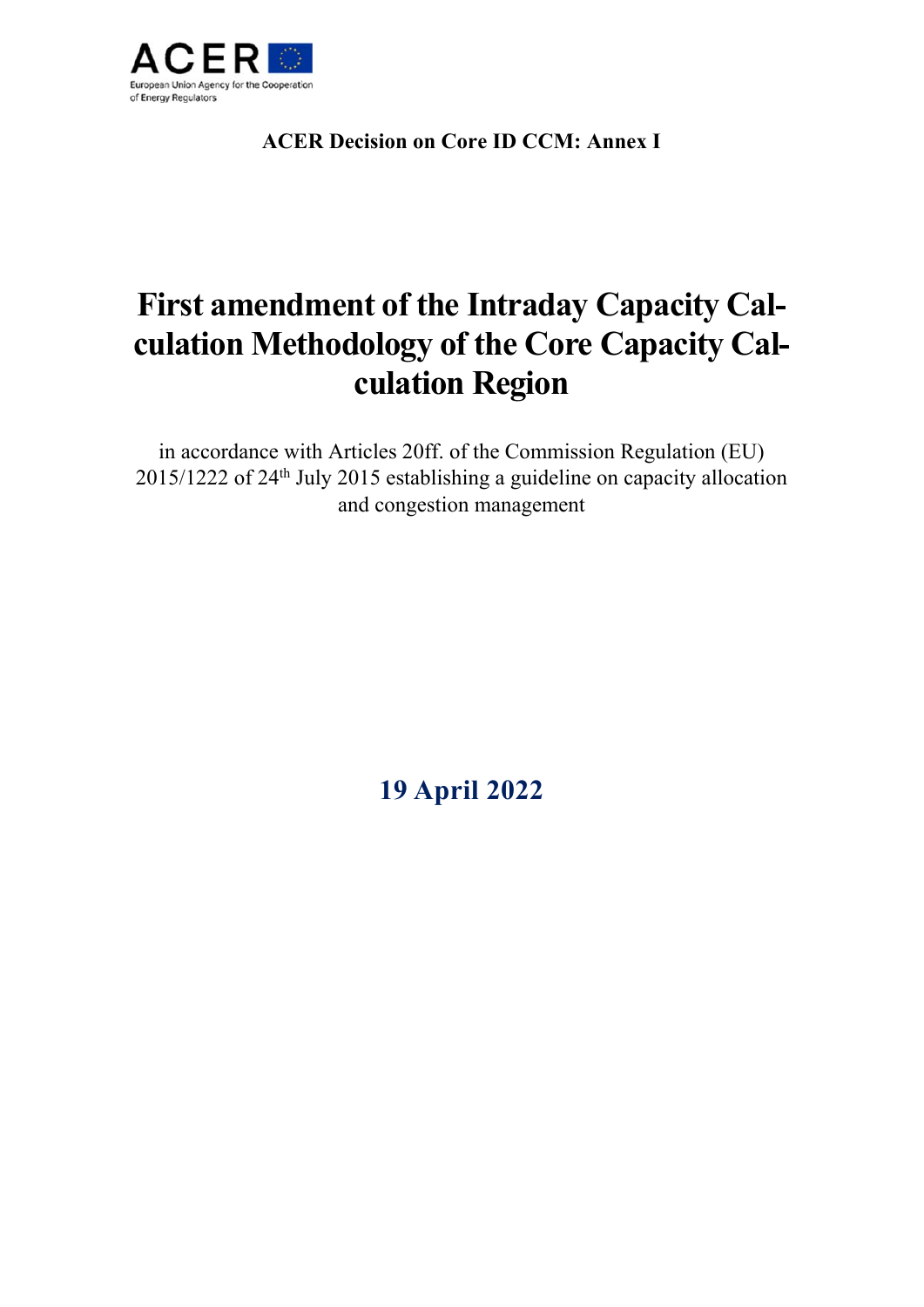## **Article 1 Amendments to Whereas**

The *Whereas* section shall be amended accordingly:

a) Paragraph 2 shall be replaced and be read accordingly:

"The intraday capacity calculation methodology takes into account the general principles and goals set in the CACM Regulation as well as in Regulation (EU) 2019/943 of the European Parliament and of the Council of 5 June 2019 on the internal market for electricity (hereafter referred to as "Regulation (EU) 2019/943"). The goal of the CACM Regulation is the coordination and harmonisation of capacity calculation and allocation in the day-ahead and intraday cross-border markets. It sets, for this purpose, the requirements to establish an intraday capacity calculation methodology to ensure efficient, transparent and non-discriminatory capacity allocation."

b) Paragraph 6 shall be replaced and be read accordingly:

"The intraday capacity calculation methodology contributes to avoiding that cross-zonal capacity is limited in order to solve congestion inside control areas by (i) defining clear criteria under which the network elements located inside bidding zones can be considered as limiting for capacity calculation, and (ii) ensuring that a minimum share of the capacity is made available for commercial exchanges while ensuring operational security (Article 3(a) to (c) of the CACM Regulation and Article 16(8) of the Regulation (EU) 2019/943)."

c) A new paragraph 23 shall be included and be read accordingly:

"The Core ID CCM (Annex II of Decision No. 02/2019 of ACER) is the subject of actions for annulment before the General Court (cases T-283/19 and T-631/19). The present amendment brings about targeted improvements in areas that are not the subject of those actions. It therefore does not affect the disputed parts of Decision No. 02/2019 of ACER and is without prejudice to their assessment by the Union Courts."

## **Article 2 Amendments to Article 2**

Article 2. *Definitions and interpretation*, shall be amended accordingly: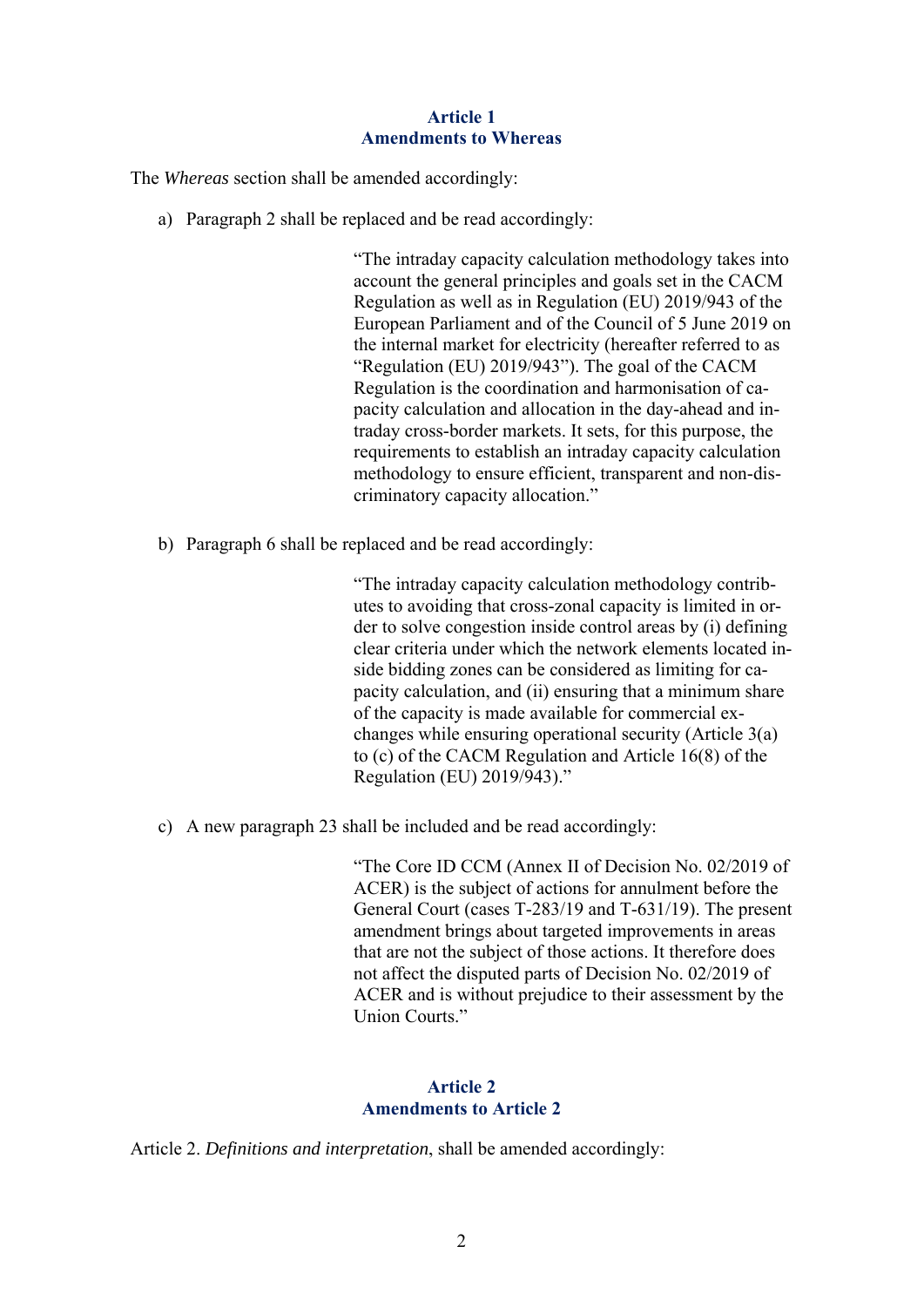a) Paragraph 1 shall be replaced and be read accordingly (including footnotes):

" For the purposes of the intraday capacity calculation methodology, terms used in this document shall have the meaning of the definitions included in Regulation (EU) 2019/943, Directive (EU) 2019/944, Comission Regulation (EU) 2015/1222<sup>1</sup>, Commission Regulation (EU) 2016/1719<sup>2</sup>, Commission Regulation (EU) 2017/2195<sup>3</sup>, Commission Regulation (EU)  $543/2013<sup>4</sup>$  and the definitions set out in Article 2 Annex I of the Decision No 02/2019 of the Agency for the Cooperation of the Energy Regulators of 21 February 2019 on the Core CCR TSOs' proposal for the regional design of the day-ahead and intraday common capacity calculation methodologies<sup>5</sup>. In addition, the following definitions, abbreviations and notations shall apply:"

b) A new paragraph 19. shall be included and be read accordingly:

"'DACF' means day ahead congestion forecast;"

c) A new paragraph 69. shall be included and be read accordingly:

"'LTA domain' means a set of bilateral exchange restrictions covering the previously allocated cross-zonal capacities;"

d) A new paragraph 70. shall be included and be read accordingly:

"'Extended LTA inclusion approach' is an LTA inclusion approach in the Core Day-Ahead (DA) Capacity Calculation Methodology. When this approach is applied in the DA capacity calculation, the DA cross-zonal capacities consist of a flow-based domain (containing flow-based parameters) without LTA inclusion and a separate LTA domain (including LTA values);"

e) A new paragraph 71. shall be included and be read accordingly:

"SEC<sub>DA</sub>' means scheduled exchange resulting from already allocated capacities in the single day ahead coupling

1

<sup>&</sup>lt;sup>1</sup> as amended on 15 March 2021 by Commission Implementing Regulation (EU) 2021/280 of 22 February 2021

<sup>&</sup>lt;sup>2</sup> as amended on 15 March 2021 by Commission Implementing Regulation (EU) 2021/280 of 22 February 2021

<sup>3</sup> as amended on 15 March 2021 by Commission Implementing Regulation (EU) 2021/280 of 22 February 2021

<sup>4</sup> as amended on 01 January 2020 by Regulation (EU) 2019/943

<sup>&</sup>lt;sup>5</sup> as amended on 10 May 2021 by the decision of the Core Regulatory Authorities on the first amendment of the day-ahead capacity calculation methodology of the core capacity calculation region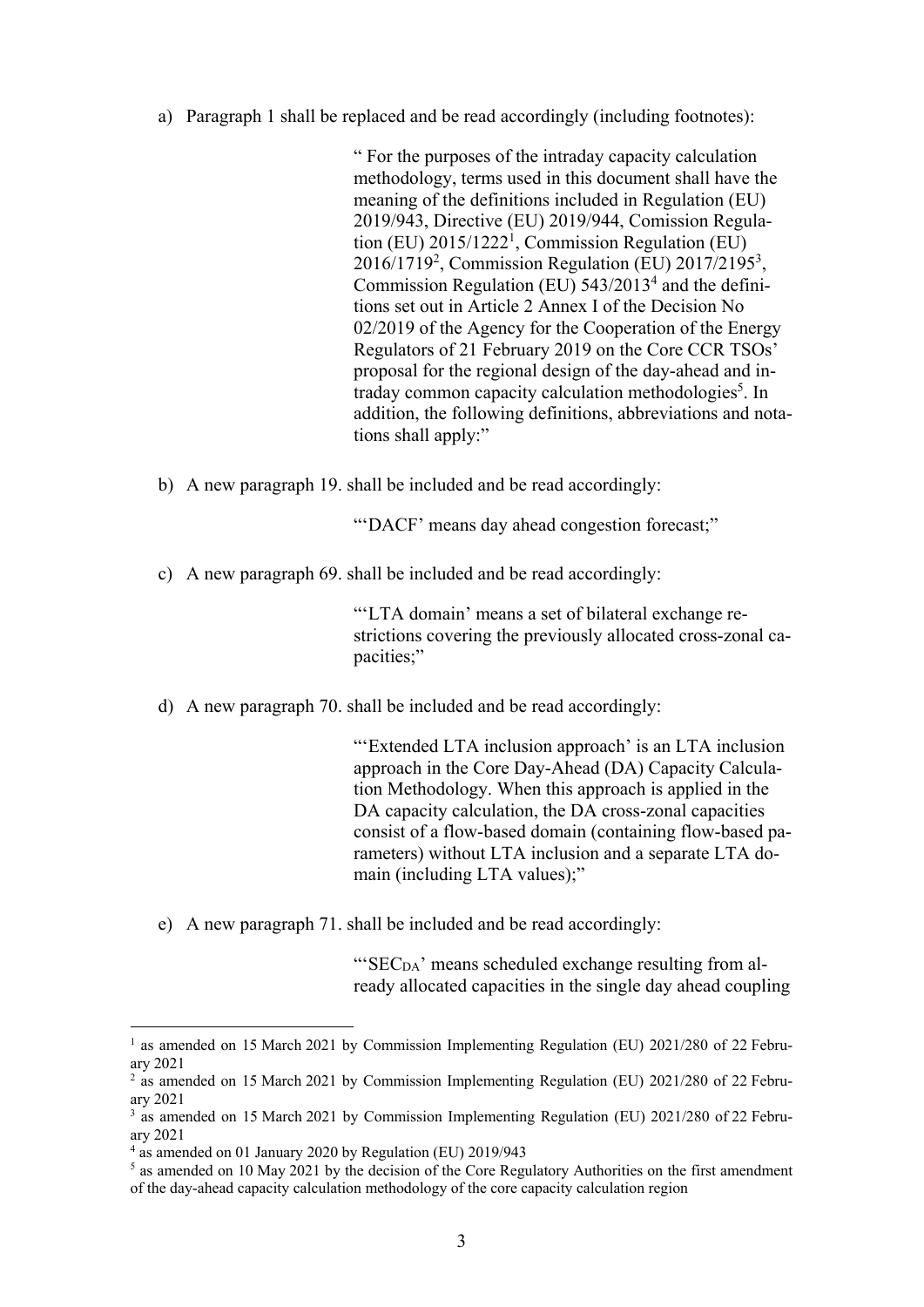(SDAC). The parameter is provided by the SDAC based on the all TSO methodology for calculating scheduled exchanges resulting from single day-ahead coupling according to Article 43 of CACM Regulation."

#### **Article 3 Amendments to Article 11**

Article 11. *Update of intraday cross-zonal capacities remaining after SDAC*, shall be amended accordingly:

a) Paragraph 2 shall be replaced and be read accordingly:

"For each CNEC, each TSO may decrease the  $RAM_f$  by decreasing the  $AMR_{DA}$  and  $LTA_{margin,DA}$  as calculated pursuant to the day-ahead capacity calculation methodology while ensuring compliance with Article 16 of Regulation (EU) 2019/943 in order to avoid undue discrimination between internal and cross-zonal exchanges as reffered to in Article 21(1)(b)(ii) of the CACM Regulation. Irrespective of the options provided to each TSO pursuant to this paragraph, each TSO shall ensure that on each bidding zone border, the long-term capacities that are in effect taken into account in the  $LTA_{margin, DA}$ , are between 0.001 MW and 1500 MW."

b) Paragraph 3 shall be replaced and be read accordingly:

"Until six months after the implementation of intraday capacity calculation pursuant to Article 4(2)(b), the Core TSOs may set to zero the cross-zonal capacities calculated pursuant to Article 4(2)(a), including those calculated pursuant to a transitional solution for updating the cross-zonal capacities remaining after the day-ahead capacity allocation pursuant to Article 26(6). Intraday cross-zonal capacities may be set to zero until the target start of allocation as defined in Article 4(2)(b) and on the condition that offering non-zero cross-zonal capacities pursuant to Article 4(2)(a) could endanger operational security. a) In case the final cross-zonal capacities, calculated in accordance with this Article and taking into account Article 21(1), are in the form of ATCs, such a decision may be made per bidding zone border by the competent TSOs; b) In case the final cross-zonal capacities, calculated in accordance with this Article and taking into account Article 21(1) are in the form of flow-based parameters, such a decision shall be coordinated among all Core TSOs. Further details on the application of transitional solution are defined in Annex 2 to this methodology."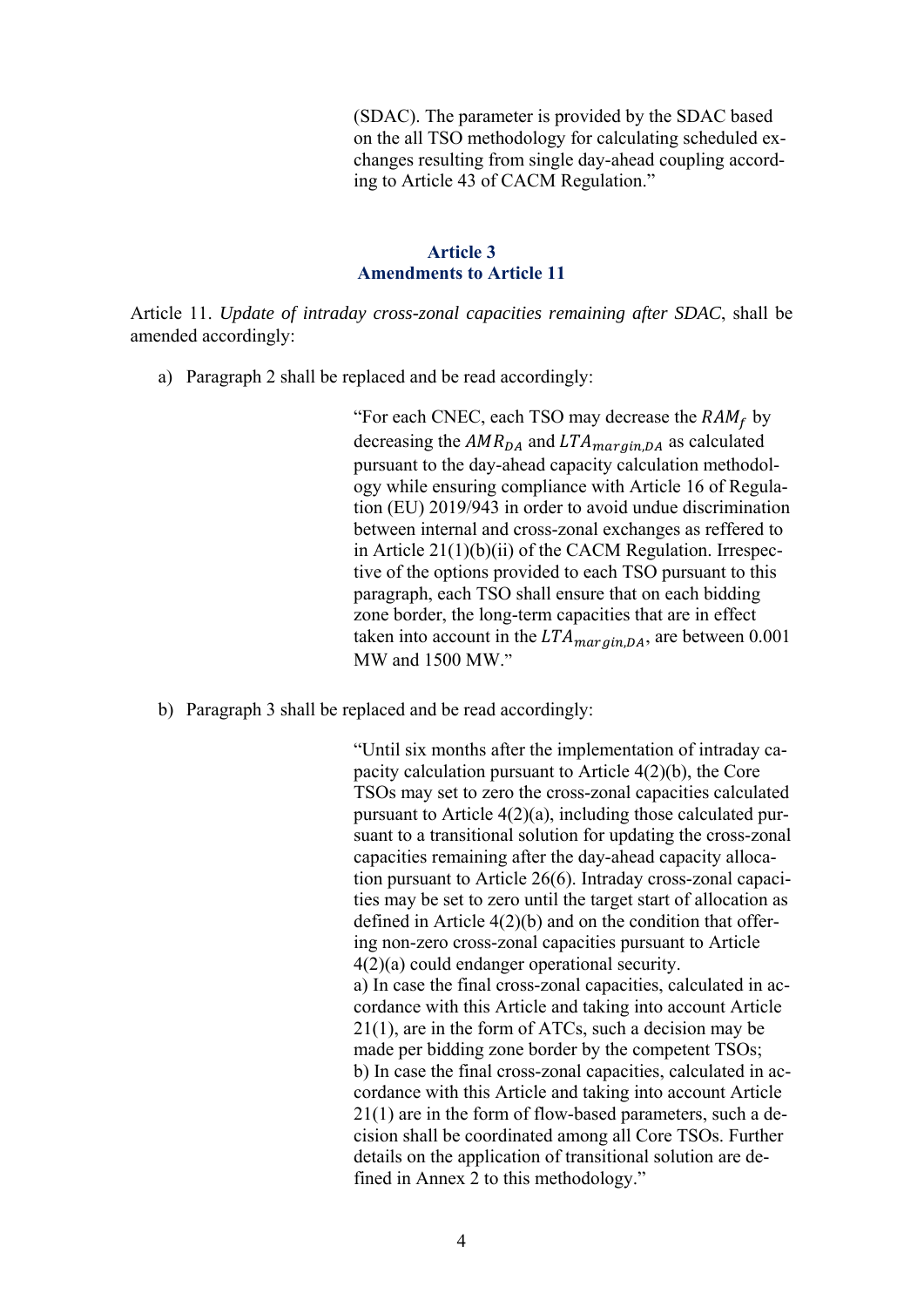## **Article 4 Amendments to Article 21**

Article 21. *Calculation of ATCs for SIDC fallback procedure*, shall be amended accordingly:

a) Paragraph 2 shall be replaced and be read accordingly:

"The flow-based parameters shall serve as the basis for the determination of the ATCs for SIDC fallback procedure. As the selection of a set of ATCs from the flow-based parameters leads to an infinite set of choices, the algorithm provided in paragraph 5 determines the ATCs for SIDC fallback procedure."

## **Article 5 Amendments to Article 26**

Article 26. Timescale for implementation, shall be amended accordingly:

- a) Paragraph 2 shall be deleted.
- b) Paragraph 6 shall be replaced and be read as the new paragraph 5, accordingly:

"After the adoption of this methodology and until the implementation of the day-ahead capacity calculation methodology, the Core TSOs shall apply a transitional solution to compute the cross-zonal capacities which remain after the day-ahead capacity allocation pursuant to Article 4(2)(a). This update shall be done based on day-ahead cross-zonal capacities used in existing day-ahead capacity calculation and allocation initiatives. The details on the application of this transitional solution are defined in Annex 2 to this methodology."

c) Paragraph 7 shall be replaced and be read as the new paragraph 6, accordingly:

"After the implementation of the day-ahead capacity calculation methodology and until the implementation of the intraday capacity calculation methodology pursuant to Article 4(2)(b), the Core TSOs shall apply a transitional solution for updating of intraday cross-zonal capacities remaining after the SDAC as reffered to in Article 4(2)(a). The details on the application of this transitional solution are defined in Annex 2, Annex 3, Annex 4 and Annex 5 to this methodology. During this transition period: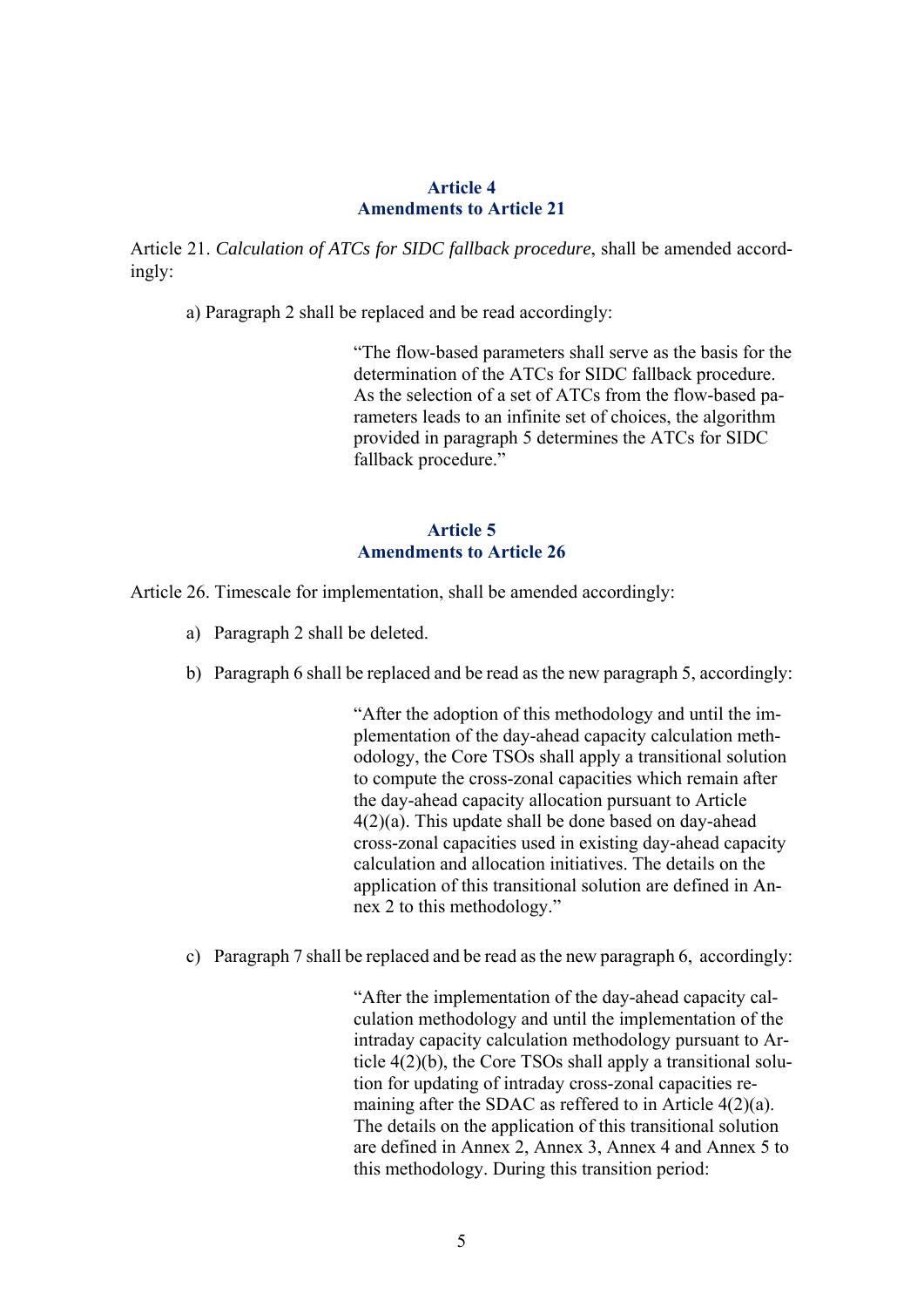- (a) Annex 3 shall apply and replace Article 11;
- (b) Annex 4 shall apply and replace Article 21; and
- (c) Annex 5 shall apply."
- d) Paragraph 8 shall be deleted.

## **Article 6 Amendments to Annex 2**

Annex 2: *Requirements for calculation of intraday cross-zonal capacities before full implementation of intraday capacity calculation*, shall be amended accordingly:

a) The cell in the second row, third column of the table in Annex 2 shall be replaced and be read accordingly:

> "Leftovers from the day-ahead cross-zonal capacities based on Core DA CCM according to the transitional solution pursuant to Article 26(6) and Annexes 3, 4 and 5 OR Zero intraday cross-zonal capacities pursuant to Annex  $3(4)$ "

b) The cell in the third row, third column of the table in Annex 2 shall be replaced and be read accordingly:

> "Leftovers from day-ahead cross-zonal capacities based on Core DA CCM according to the transitional solution pursuant to Article 26(6) and Annexes 3, 4 and 5"

## **Article 7 New Annex 3**

Annex 3: *Update of intraday cross-zonal capacities remaining after the SDAC in the transition period*, shall be added and read accordingly:

> "1) The CCC shall use the final cross-zonal capacities resulting from day-ahead capacity calculation and the net positions resulting from already allocated capacities in the SDAC to calculate the updated day-ahead cross-zonal capacities to be used as intraday crosszonal capacities at the intraday cross-zonal gate opening time.

(a) In the case that the LTA inclusion in day-ahead is ensured through the LTA margin approach, the intraday cross-zonal capacities are described as flow-based parameters;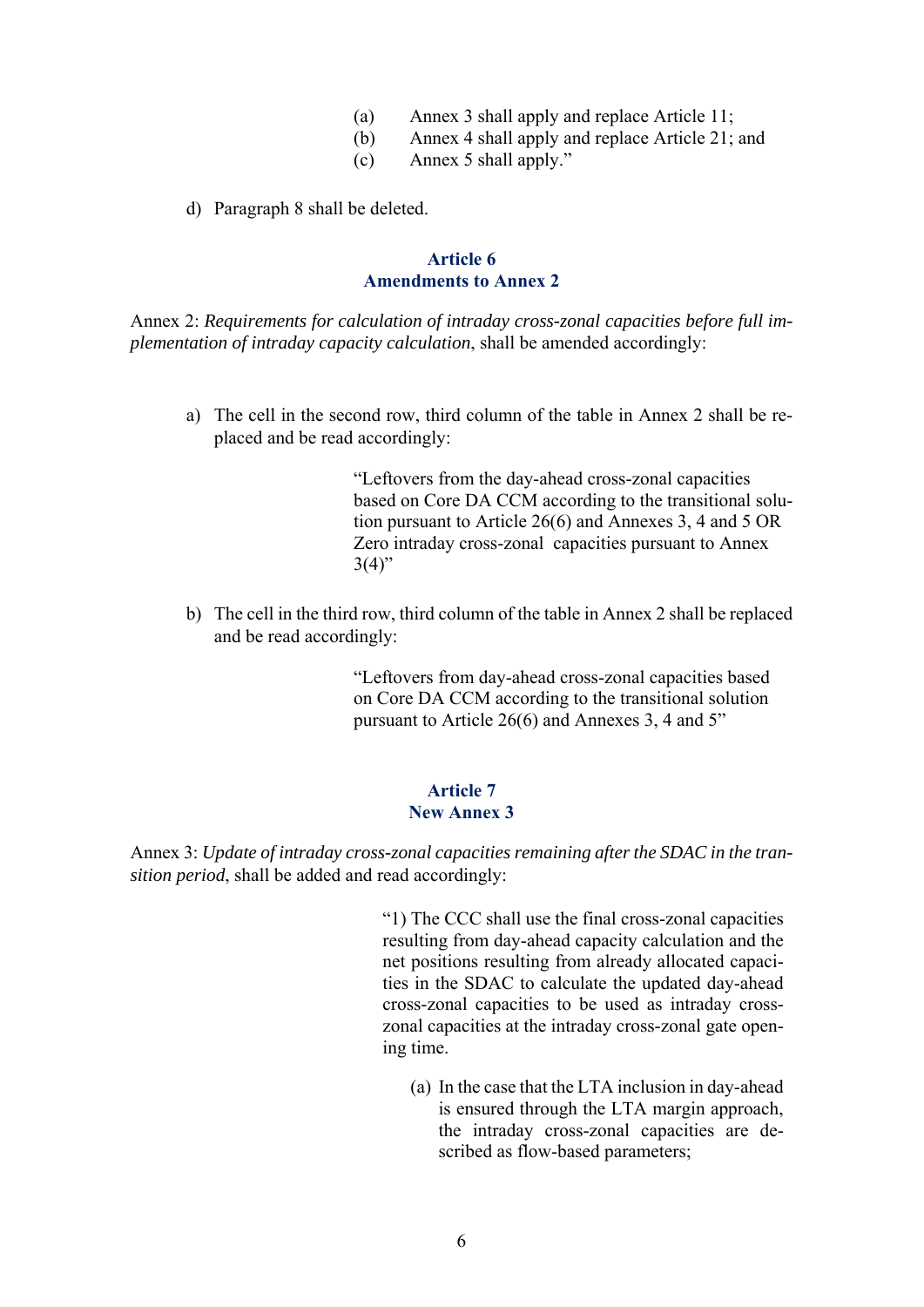(b) In the case that the LTA inclusion in day-ahead is ensured through the Extended LTA inclusion approach, the intraday cross-zonal capacities are described as a union of flow-based parameters and "LTA values" (LTA domain).

For the updated intraday flow-based parameters, the PTDF values shall be the final PTDFs resulting from the day-ahead capacity calculation, and the RAM shall be derived as:

$$
\overrightarrow{RAM}_{UID} = \max(0, \overrightarrow{RAM}_f - \text{PTDF}_f \ \overrightarrow{NP}_{AAC})
$$
  
Equation 3b

with

 $\overline{RAM}_{UID}$  updated remaining available margin for intraday cross-zonal capacities

 $\overline{RAM}_f$  final remaining available margin resulting from the day-ahead capacity calculation

**PTDF** $_f$  final power transfer distribution factor matrix resulting from the day-ahead capacity calculation

 $\overrightarrow{NP}_{AAC}$  net positions resulting from already allocated capacities in SDAC

The updated LTA values, applicable if the Extended LTA inclusion approach is applied in day-ahead, shall be derived as:

$$
\overrightarrow{LTA}_{UID} = \max(0, \overrightarrow{LTA}_f - \overrightarrow{SEC}_{DA})
$$
  
Equation 3c

 $\overrightarrow{LTA}_{UID}$  updated remaining available long-term capacities for provision to SIDC; value per oriented border

 $\overrightarrow{LTA}_f$  LTA domain resulting from the day-ahead capacity calculation thus adjusted for long-term nominations; value per oriented border;

 $\overline{S}\overline{E}\vec{C}_{DA}$  schedule exchange resulting from already allocated capacities in SDAC

2) In case the LTA inclusion in day-ahead is ensured through:

> (a) the LTA margin approach: for each CNEC, each TSO may decrease the  $RAM_f$  by decreasing  $LTA_{margin,DA}$  as calculated pursuant to the day-ahead capacity calculation methodology while ensuring compliance with Article 16 of Regulation (EU) 2019/943 in order to avoid undue discrimination between internal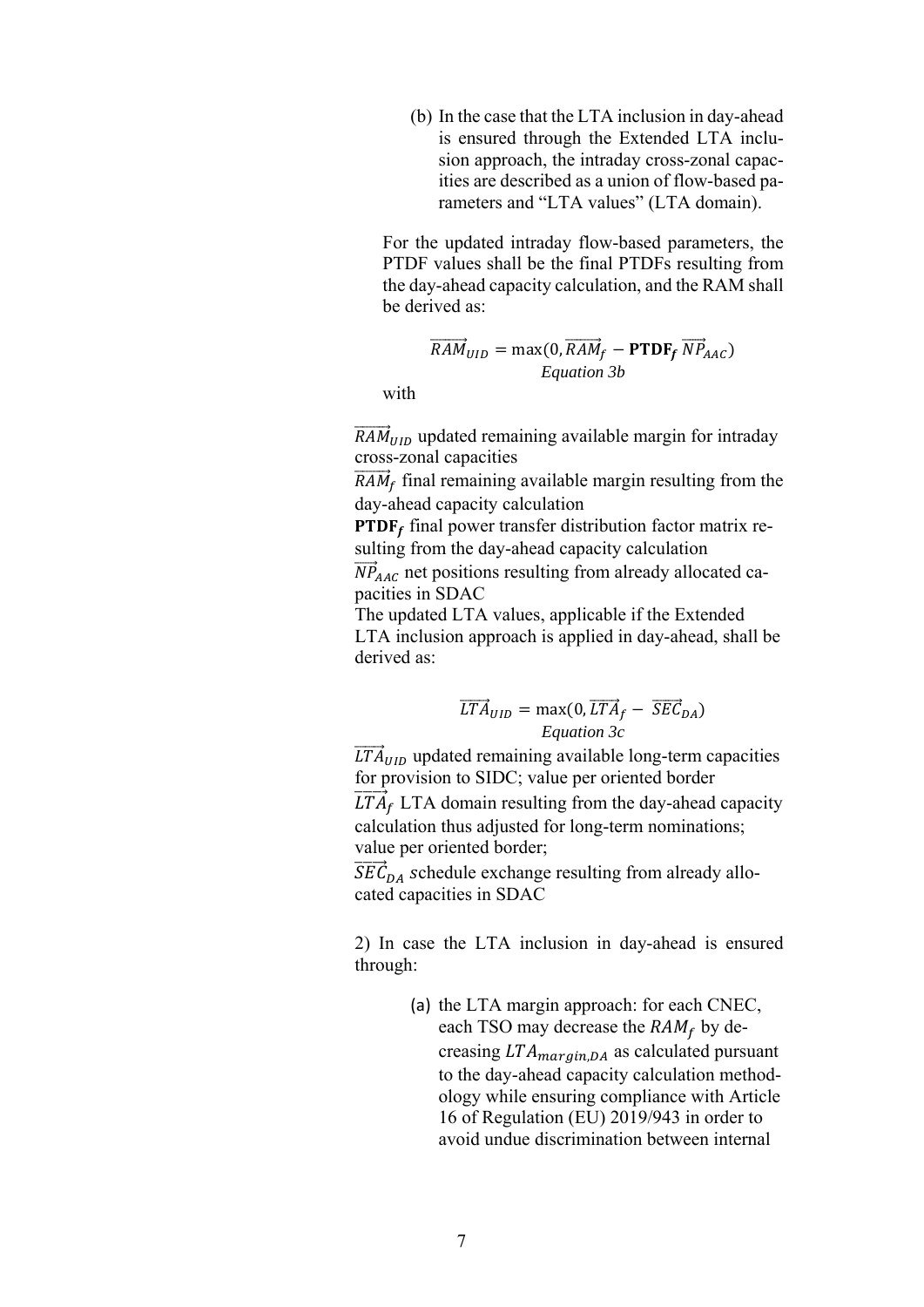and cross-zonal exchanges as reffered to in Article 21(1)(b)(ii) of the CACM Regulation;

(b) the Extended LTA inclusion approach: each TSO may decrease the  $LTA_f$  on its borders while ensuring compliance with Article 16 of Regulation (EU) 2019/943.

Irrespective of the options provided to each TSO pursuant to pursuant to (a) and (b), each TSO shall ensure that on each bidding zone border, the long-term capacities that are in effect taken into account pursuant to (a) and (b) are between 0.001 MW and 1500 MW.

3) For each CNEC, each TSO may adjust the  $RAM<sub>f</sub>$  by modifying the  $AMR_{DA}$  as calculated pursuant to the day-ahead capacity calculation methodology while ensuring compliance with Article 16 of Regulation (EU) 2019/943 in order to avoid undue discrimination between internal and cross-zonal exchanges as reffered to in Article  $21(1)(b)(ii)$  of the CACM Regulation.

4) During the transitional period pursuant to Article 26(6) the Core TSOs may set to zero the cross-zonal capacities calculated in period before 22h at D-1. These intraday cross-zonal capacities may be set to zero on the condition that offering non-zero cross-zonal capacities pursuant to Article 4(2)(a) could endanger operational security. Such a decision may be made per bidding zone border by the competent TSOs."

#### **Article 8 New Annex 4**

Annex 4: *Calculation of ATCs for SIDC fallback procedure in the transition period*, shall be added and read accordingly:

> "In case the SIDC is unable to accommodate flowbased parameters or in case the leftovers from the day-ahead cross-zonal capacities based on Core DA CCM are used according to a transitional solution as defined in Annex 2 to this methodology, the CCC shall convert the cross-zonal capacities into available transmission capacities for each Core oriented bidding zone border and each DA CC MTU. The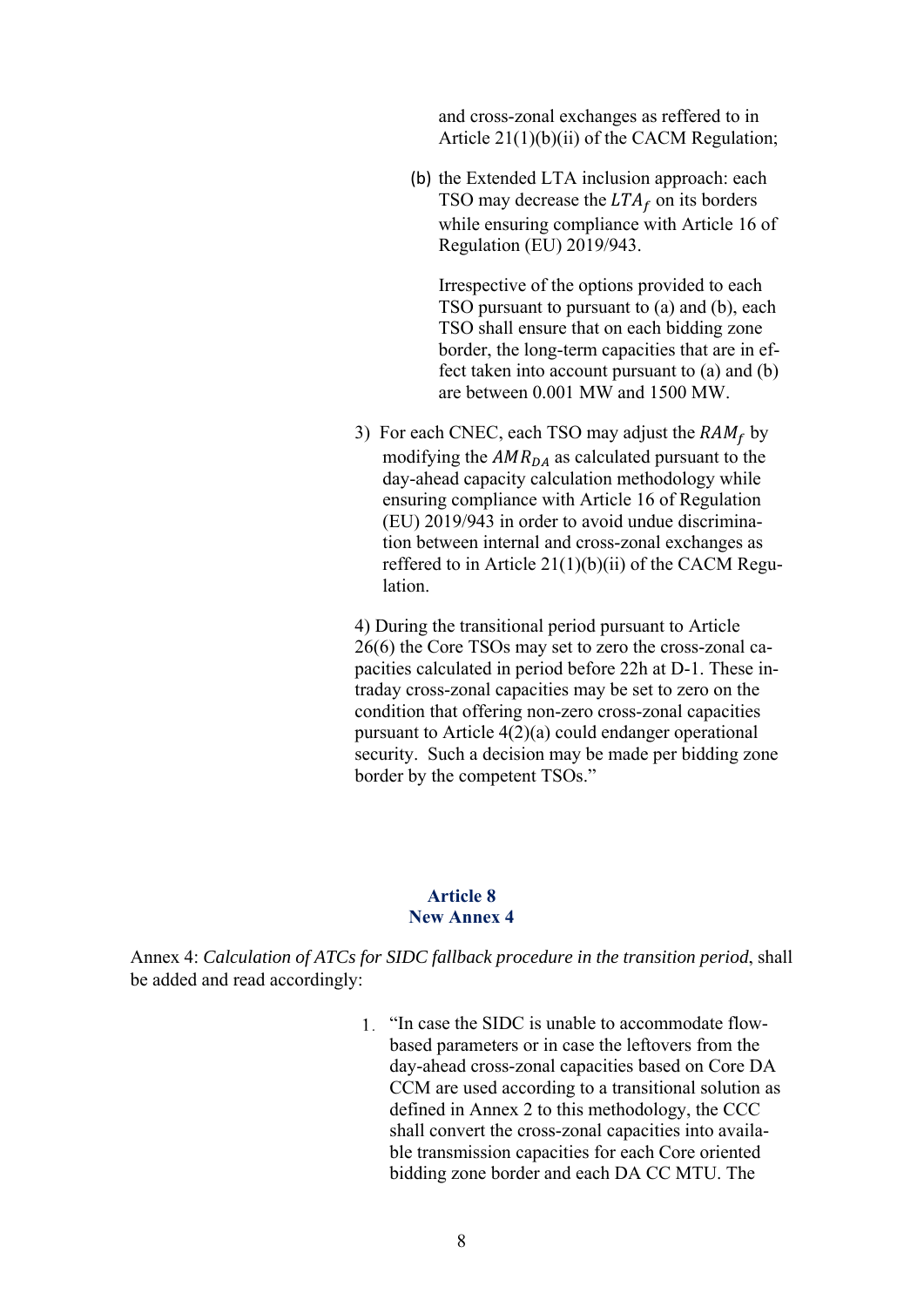Core TSOs may delegate this responsibility to a third party.

- The cross-zonal capacities shall serve as the basis for the determination of the ATCs for SIDC fallback procedure. As the selection of a set of ATCs from the cross-zonal capacities leads to an infinite set of choices, an applicable algorithm determines the ATCs for SIDC fallback procedure.
- The following inputs are required to calculate ATCs for SIDC fallback procedure for each ID CC MTU:
	- (a) the final flow-based parameters ( $\mathbf{PTDF}_f$  and  $\overrightarrow{RAM}_{UID}$ ) and  $\overrightarrow{LTA}_{UID}$  as calculated pursuant to Annex 3 and, if applicable,  $\overrightarrow{LTA}_{UID}$  calculated pursuant to Annex 3;
	- (b) If defined, the global allocation constraints shall be assumed to constrain the Core net positions pursuant to Article 7(5), and shall be described following the methodology described in Article 18(2). Such constraints shall be adjusted for offered cross-zonal capacities on the non-Core bidding zone borders.
- 4. In case the cross-zonal capacities are described solely by flow-based parameters, the calculation of the ATCs for SIDC fallback procedure is an iterative procedure, which gradually calculates ATCs for each DA CC MTU, while respecting the constraints of the final flow-based parameters pursuant to paragraph 3:
	- (a) The initial ATCs are set equal to zero for each Core oriented bidding zone border, i.e.:

$$
\overrightarrow{ATC}_{k=0}=0
$$

with

 $\overrightarrow{ATC}_{k=0}$  the initial ATCs before the first iteration

(b) the remaining available margin of the final flow-based parameters  $(\overrightarrow{RAM}_f)$  have to be adjusted for the flows resulting from net positions or already allocated capacities resulting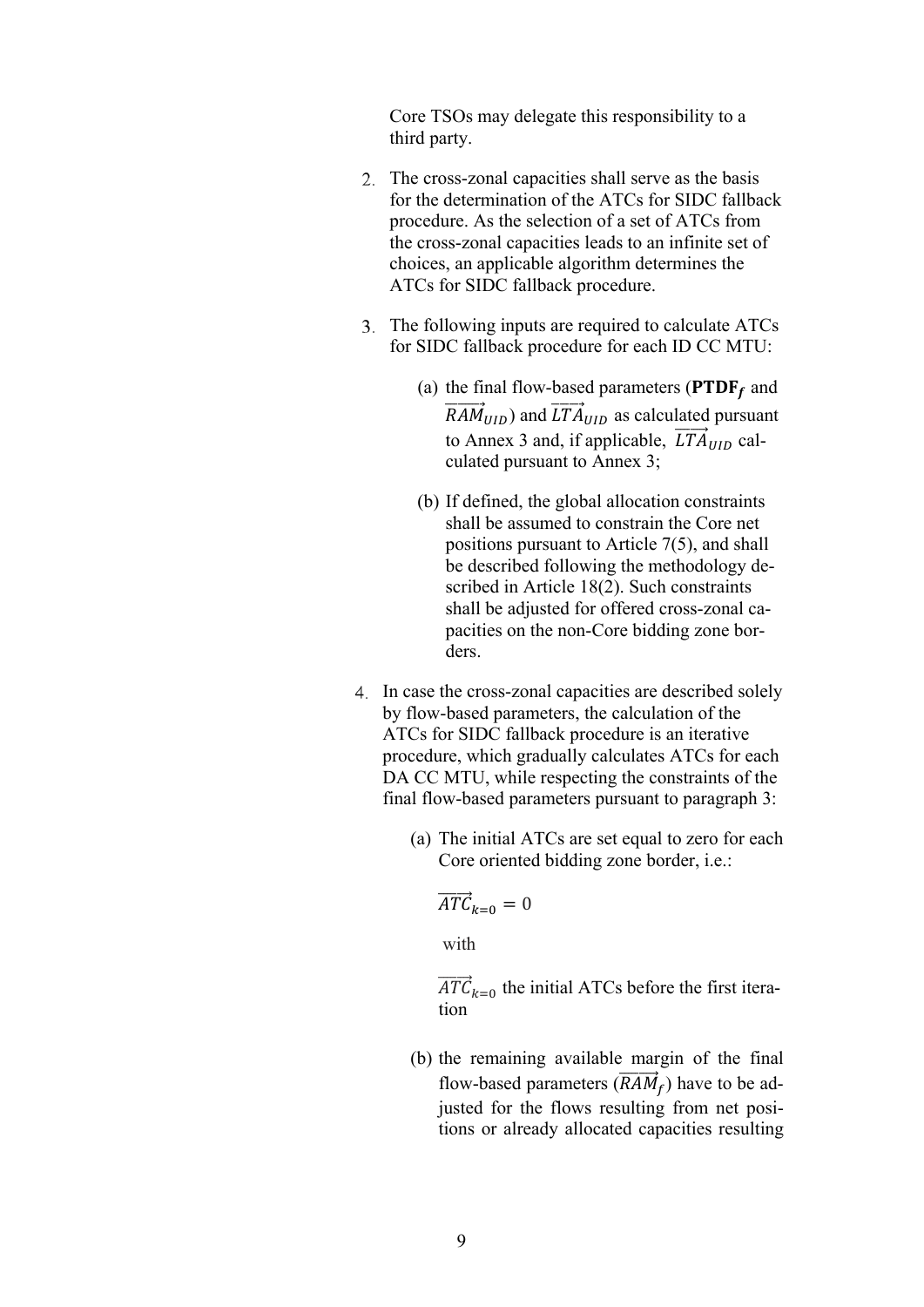from the SIDC in accordance with Article  $4(5)(b)$ :

 $\overrightarrow{RAM}_{ATC}(0) = \max(0, \overrightarrow{RAM}_{f})$  $-$  PTDF<sub>f</sub>  $\overrightarrow{NP}_{SIDC}$ )

*Equation 14* 

With

- $\overline{RAM}_{ATC}(0)$  remaining available margin for ATC calculation at iteration  $k=0$
- $\overline{R}AM_f$  remaining available margin of the flow-based parameters pursuant to paragraph 3, or equal to  $(RAM)^{-1}$  UID from Annex 3, if applicable.
- **PTDF** PTDF matrix of the final flowbased parameters

 $\overrightarrow{NP}_{SIDC}$  Core net positions resulting from SIDC which are not already included in the CGM

- c) The iterative method applied to calculate the ATCs for SIDC fallback procedure consists of the following actions for each iteration step *k*:
	- i) for each CNEC and external constraint of the flow-based parameters pursuant to paragraph 3, calculate the remaining available margin based on ATCs at iteration *k*-1

$$
\overline{RAM}_{ATC}(k)
$$
  
=  $\overline{RAM}_{ATC}(0)$   
- **pPTDF**<sub>zone-to-zone</sub>  $\overline{ATC}_{k-1}$ 

with

 $\overline{RAM}_{ATC}(k)$  remaining available margin for ATC calculation at iteration k

 $\overrightarrow{ATC}_{k-1}$ ATCs at iteration k-1

pPTDF<sub>zone-to-zone</sub> positive zone-to-zone power transfer distribution factor matrix

> i. for each CNEC, share  $RAM_{ATC}(k)$ with equal shares among the Core oriented bidding zone borders with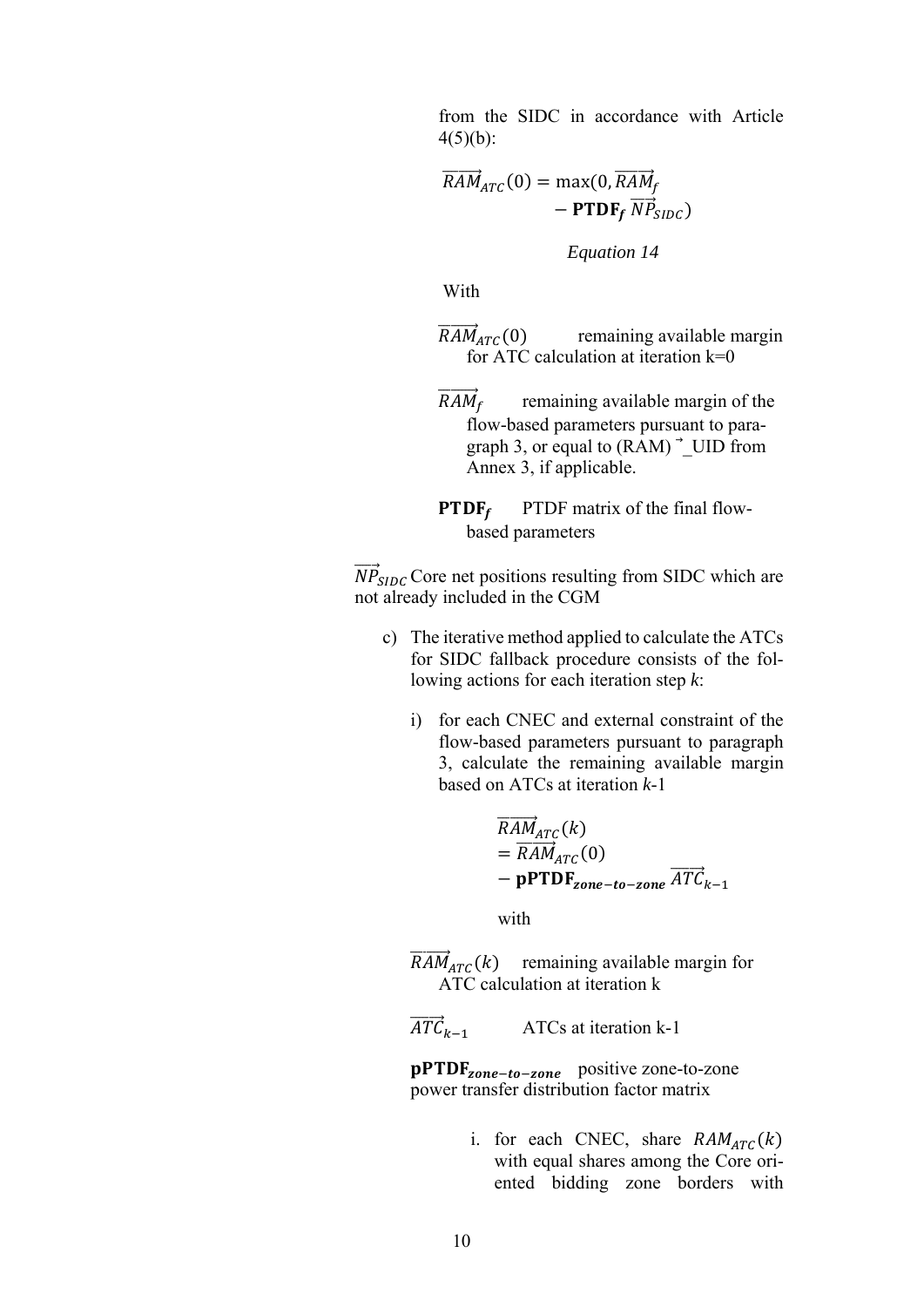strictly positive zone-to-zone power transfer distribution factors on this CNEC;

- ii. from those shares of  $RAM_{ATC}(k)$ , the maximum additional bilateral oriented exchanges are calculated by dividing the share of each Core oriented bidding zone border by the respective positive zone-to-zone PTDF. The maximum additional bilateral oriented exchanges may be negative, i.e. it may lead to decrease the exchange capacity;
- iii. for each Core oriented bidding zone border,  $\overrightarrow{ATC}_k$  is calculated by adding to  $\overrightarrow{ATC}_{k-1}$  the minimum of all maximum additional bilateral oriented exchanges for this border obtained over all CNECs and external constraints as calculated in the previous step;
- iv. go back to step i;
- v. iterate until the difference between the sum of ATCs of iterations *k* and *k*-1 is smaller than 1 kW;
- vi. the resulting ATCs for SIDC fallback procedure stem from the ATC values determined in iteration *k*, after rounding down to integer values;
- vii. at the end of the calculation, there are some CNECs and external constraints with no remaining available margin left. These are the limiting constraints for the calculation of ATCs for SIDC fallback procedure.
- (c) positive zone-to-zone PTDF matrix  $(pPTDF_{zone-tozone})$  for each Core oriented bidding zone border shall be calculated from the **PTDF** $_f$  as follows (for HVDC interconnectors integrated pursuant to Article 13, Equation 8 shall be used):

 $pPTDF_{zone-tozone,A\rightarrow B}$  $= max(0, P T D F_{zone-to-slack,A})$  $-PTDF_{zone-to-slack.B})$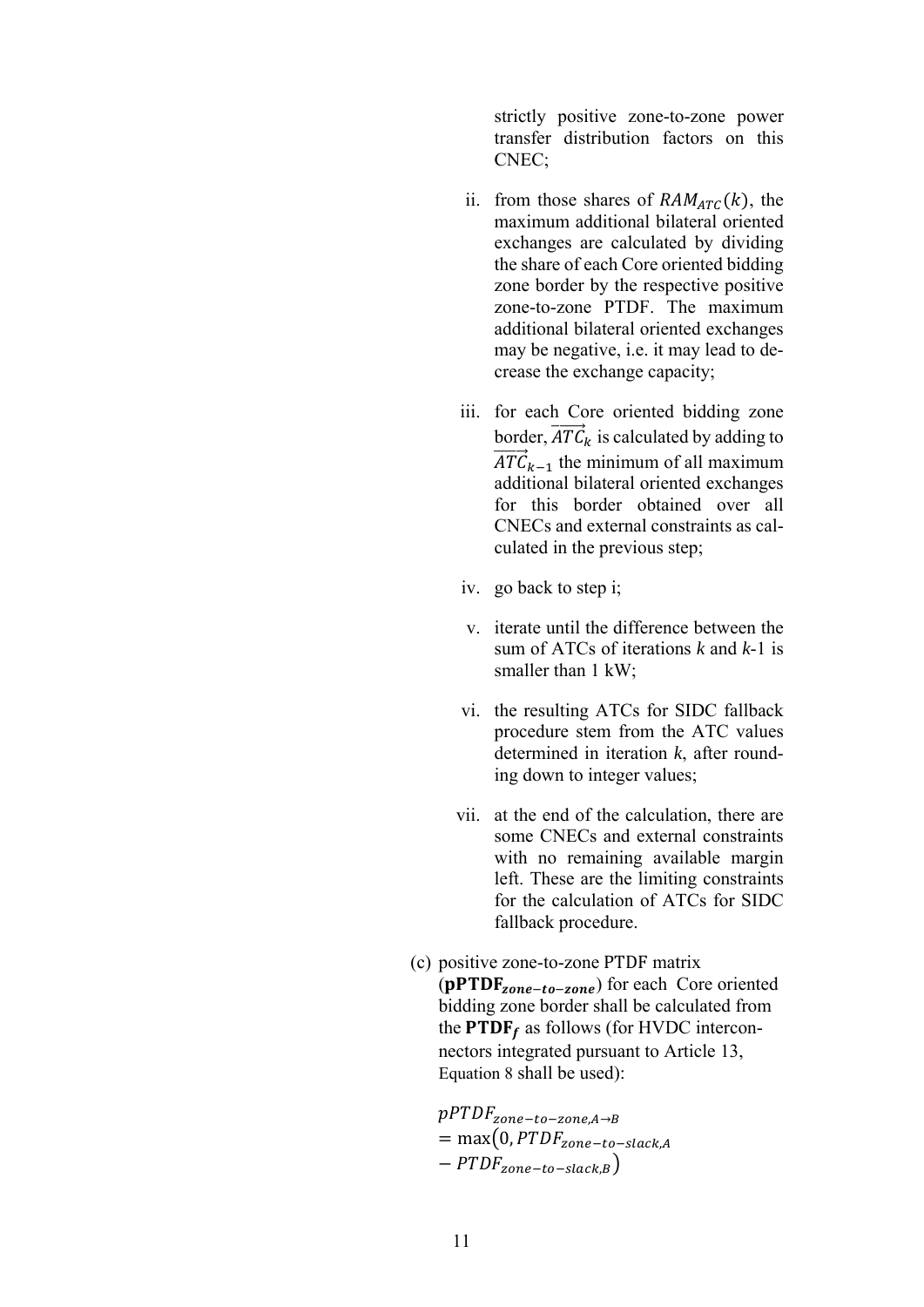*Equation 15* 

with

 $pPTDF_{zone-tozone,A\rightarrow B}$  positive zone-tozone PTDFs for Core oriented bidding zone border A to B

 $PTDF_{zone-to-slack.m}$  zone-to-slack PTDF for Core bidding zone border m

In case the cross-zonal capacities are described as the union of flow-based parameters and an LTA domain, the calculation of the ATCs for SIDC fallback procedure is a mathematical optimisation process.

The following objective function is applied:

$$
Maximize \left[ \left( \sum \overrightarrow{ATC}_{phys} / N_{oriented~borders} \right) * W_{sum} + \left( \text{Min } \overrightarrow{ATC}_{phys} \right) * (1 - W_{sum}) \right]
$$

with

 $ATC<sub>nhvs</sub>$  Sum of the ATCs resulting from flow based parameters and possible long-term capacities, e.g. :

$$
(\overrightarrow{ATC}_{phys} = \overrightarrow{ATC}_{FB} + \overrightarrow{ATC}_{LTA})
$$

- $N_{oriented~borders}$  The number of oriented borders in Core CCR
- $W_{sum}$  A common weighting factor applied on all Core borders to adopt between maximizing the sum of ATCs averaged across all borders and maximizing the lowest ATC across all borders; this value is a scalar between 0 and 1, initially set to 0.5.
- a) This objective function is subject to the following constraints:

$$
\overline{ATC}_{phys} = \overline{ATC}_{FB} + \overline{ATC}_{LTA}
$$

$$
\overline{ATC}_{LTA} \le (\alpha - 1) * \overline{LTA}_{UID}
$$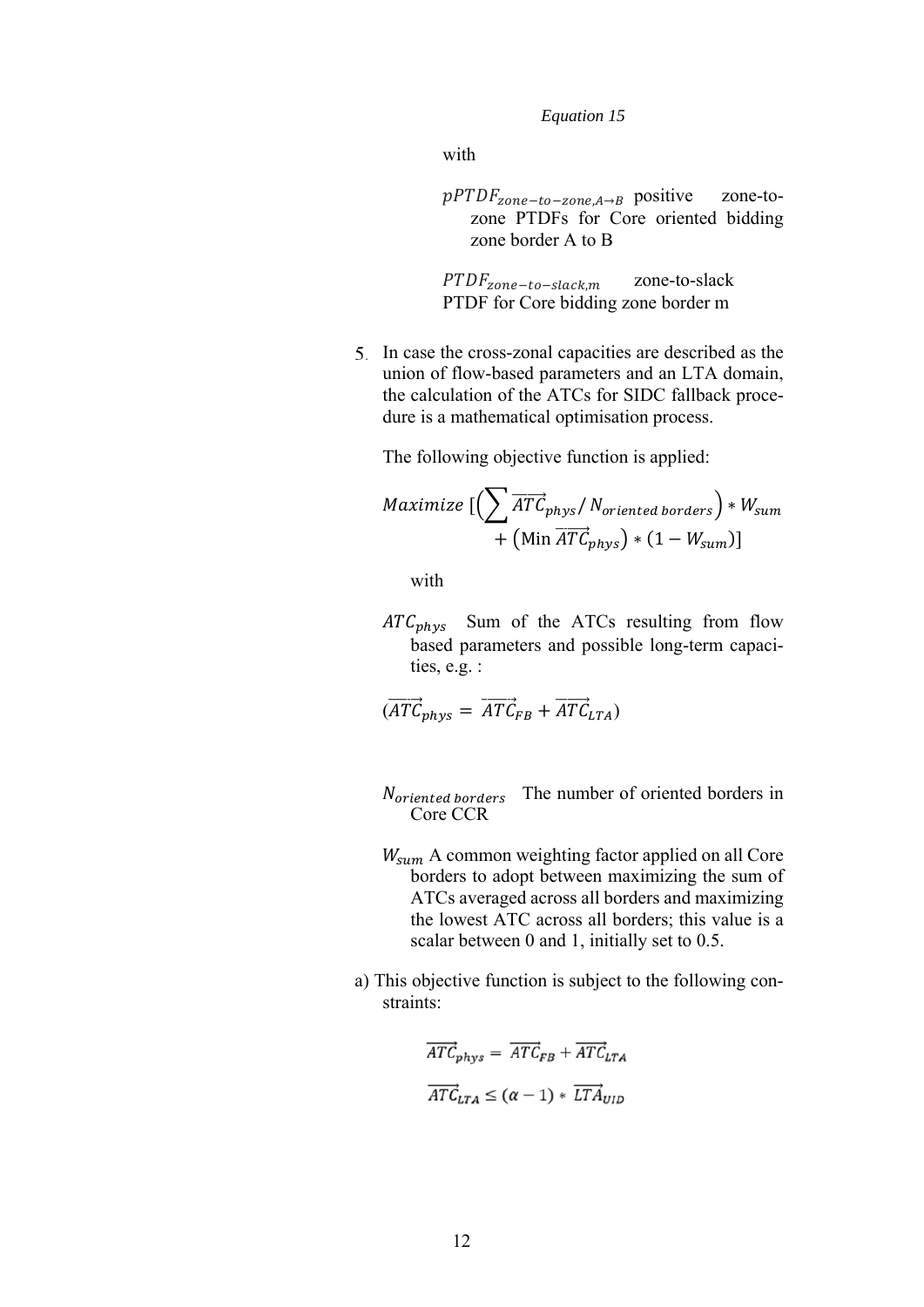$$
\overrightarrow{ATC}_{FB} \le \alpha * \frac{\overrightarrow{RAM}_{UID}}{pPTDF_{zone-to-zone}}
$$
\n
$$
\overrightarrow{ATC}_{FB} \ge 0
$$
\n
$$
\overrightarrow{ATC}_{LTA} \ge 0
$$
\nwith

with

 $\alpha$  A single optimization variable, between 0 and 1 used for all ATC borders

 $LT\AA$ ூ Updated remaining available longterm capacities for ATC extraction pursuant to Annex 3

 $RAM_{\text{HID}}$ ூ Updated remaining available margin for ATC calculation provided by the FB Domain pursuant to Annex 3

 $\text{pPTDF}_{zone-to-zone}$  positive zone-to-zone power transfer distribution factor matrix"

## **Article 9 New Annex 5**

Annex 5: *Other transitional arrangements*, shall be added and read accordingly:

 " 1. Each Core TSO shall have the right to perform individual validation of ID ATCs calculated and provided to Core TSOs pursuant to Annex 4. Pursuant to this validation, each Core TSO shall have the right to adjust ID ATCs on its bidding zone borders in case such adjustments are needed to maximise cross-zonal capacity and/or to maintain operational security. The maximum of ID ATC increase per per bidding zone border shall be 300 MW.

- 2. The ID ATC on a biding zone border shall always be the lowest value of ID ATCs set by TSOs on both sides of this bidding zone border.
- 3. As soon as possible after the implementation of DA CCM and no later than from four months after the adoption of this Decision, each Core TSO requiring amendment of ID ATCs shall provide to all Core TSOs the justification for each ATC adjustment. This justification shall be based on the assessment of the day-ahead or intraday congestion forecast common grid models and shall include the concerned CNECs on which the need for decrease or increase of flow or capacity was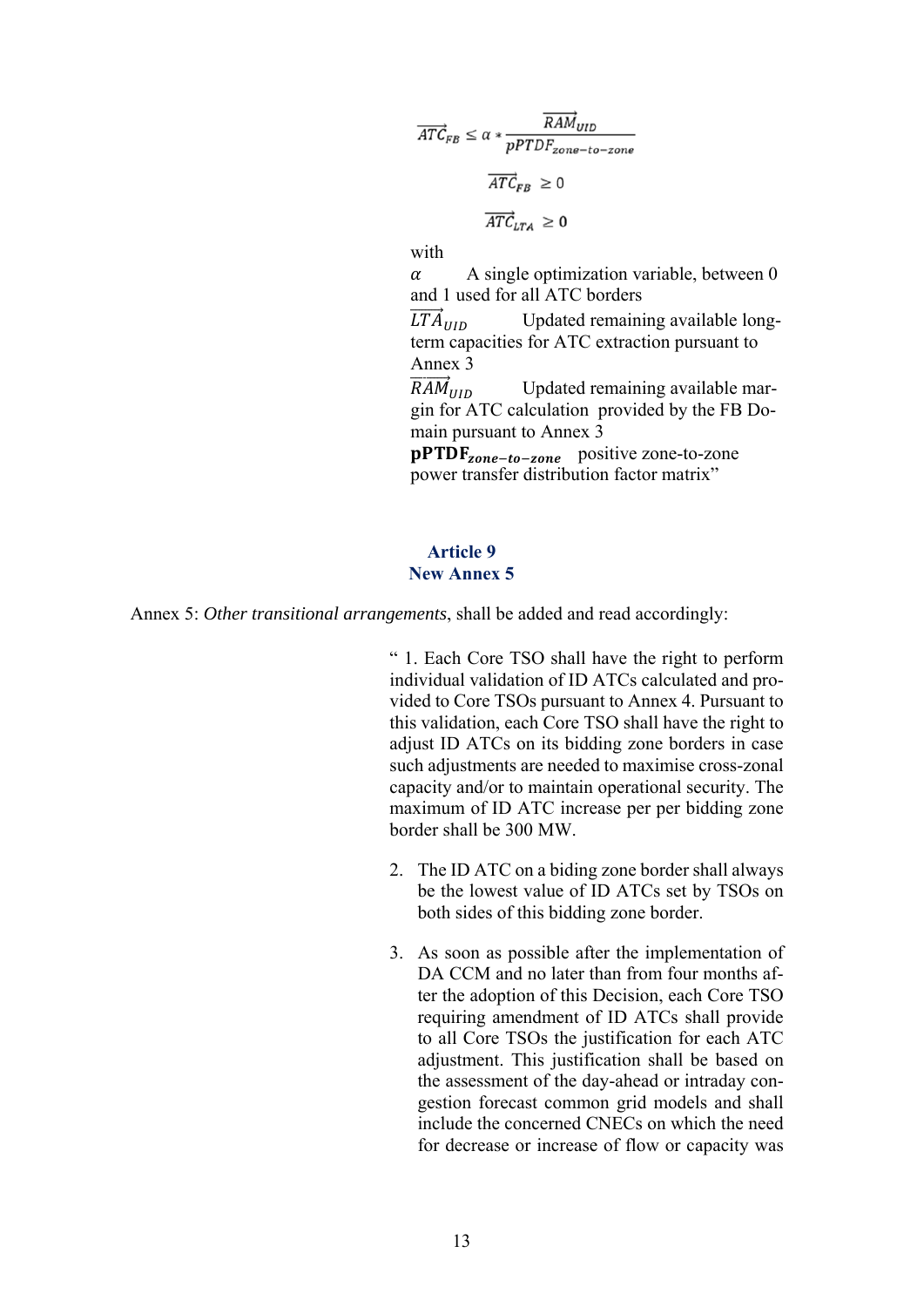identified to maximise cross-zonal capacity and/or maintain operational security.

- 4. After the implementation of DA CCM, the he Core TSOs shall regularly publish the following information about the update of intraday crosszonal capacities remaining after the SDAC in the transition period:
	- a. the percentage of LTA and AMR applied on the intraday level pursuant to Annex 3;
	- b. applied Wsum value pursuant to Annex 4; and
	- c. the flow-based domain and, if relevant, LTA domain used for ATC extraction pursuant to Annex 3, in particular the values:  $RAM<sub>f</sub>$ (before and after possible adjustment),  $\overrightarrow{NP}_{AAC}^*$  **PTDF**<sub>f</sub>,  $\overrightarrow{RAM}_{UID}$ ,  $\overrightarrow{LTA}_f$  (before and after possible adjustment),  $\overrightarrow{SEC}_{DA}$  and  $\overrightarrow{LTA}_{UID};$
	- d. ID ATC adjustments pursuant to paragraph 1 including justifications as of deadline pursuant to paragraph 3;

In case the information pursuant to point (c) cannot be published at the time of implementation of DA CCM, it shall be published as soon as feasible and for all days since the implementation of DA CCM.

- 5. As from four months after the start of the transition period pursuant to Article 26(6), the Core CCC shall assist the Core TSOs in the ATC validation, by providing at least the following information for each Core CNEC and for each MTU, based on the CGMs from the DACF procedure:
	- a. reference flows;
	- b. zone-to-zone PTDFs of Core oriented borders; and
	- c. potential maximal flows due to ID ATCs, superposed to the reference flows.

The CCC shall provide this information not later than 20:45 of D-1.